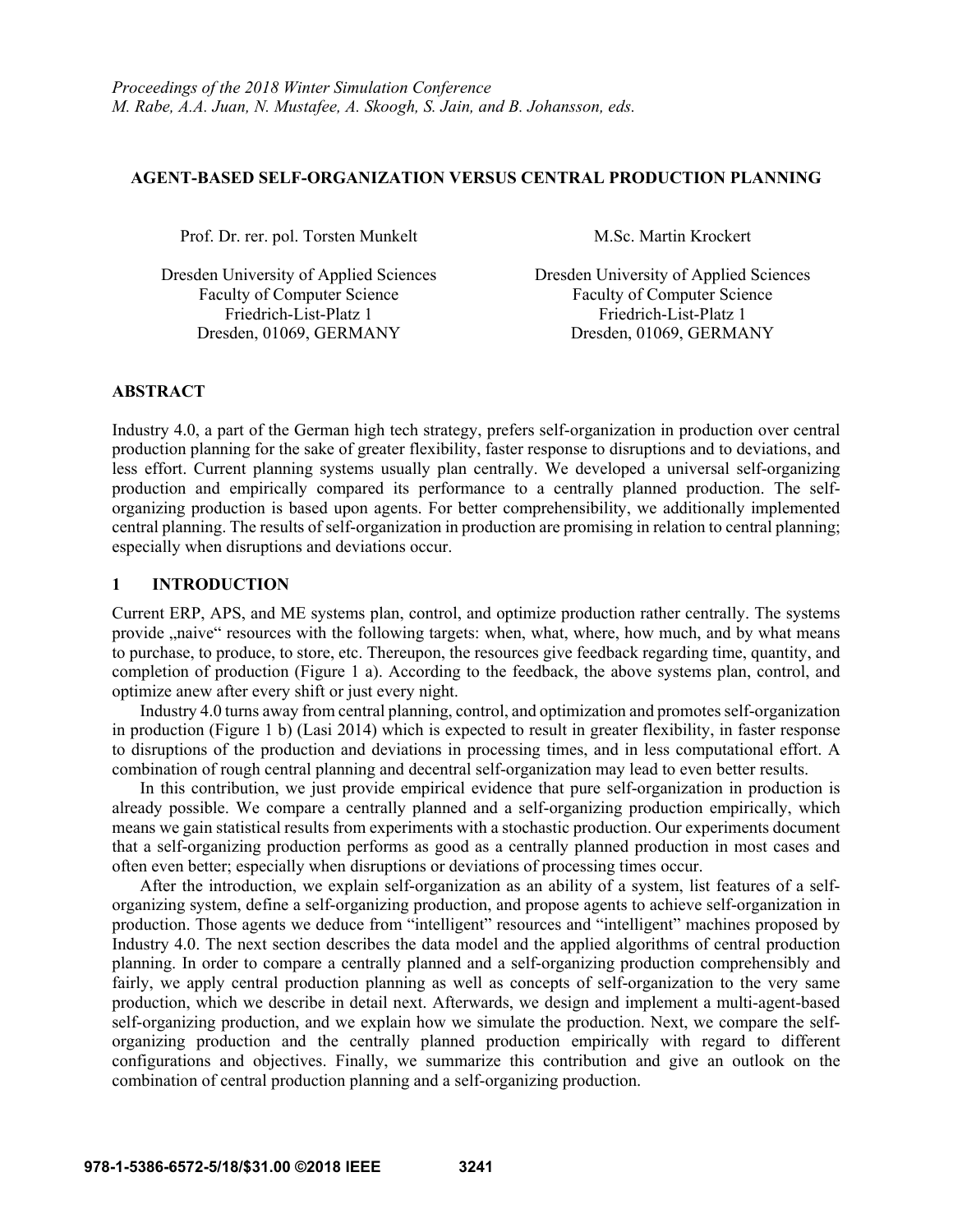



Figure 1: a) central production planning and b) self-organizing production.

# **2 SELF-ORGANIZATION IN OUR PRODUCTION**

Since self-organization is always an ability of a system, we initially define a system: A system is a set of components which interact with each other and differ from the environment of the system (Buckley 1998). There are many different definitions of self-organizing systems, e.g., "A self-organizing system is a system that changes its basic structure as a function of its experience and environment" (Clark and Farley 1954). and "[A self-organizing system is a system in which] pattern formation occurs through interactions internal to the system, without intervention by external directing influences" (Camazine et al. 2003). In the literature, the following properties are attributed to self-organizing systems (Köhler-Bußmeier 2010; Camazine et al. 2003; Kauffman 1996). Those properties may not be mutually exclusive and collectively exhaustive:

- 1. Openness: The system exchanges matter, energy, or information with its environment, and the exchange is the cause of the development of the system.
- 2. Adaptiveness: The systems adapts to changes in its environment.
- 3. Autonomy: The system and its components process all (external) stimuli from the environment according to internal mechanisms.
- 4. Nonlinearity: The output of the system does not always change proportionally to its input.
- 5. Indeterminism: The system develops in a way which is hard to predict because it depends on random events, or almost equal inputs lead to completely different paths of development.
- 6. Attractedness: Over time, the system converges asymptotically to a region (a so-called attractor) in the state space of the system, and if the environment disturbs the system only slightly, the system will stay near the region.
- 7. Path dependence/operational closedness: The history (path of development) of the system influences the further development of the system much more than the environment of the system does.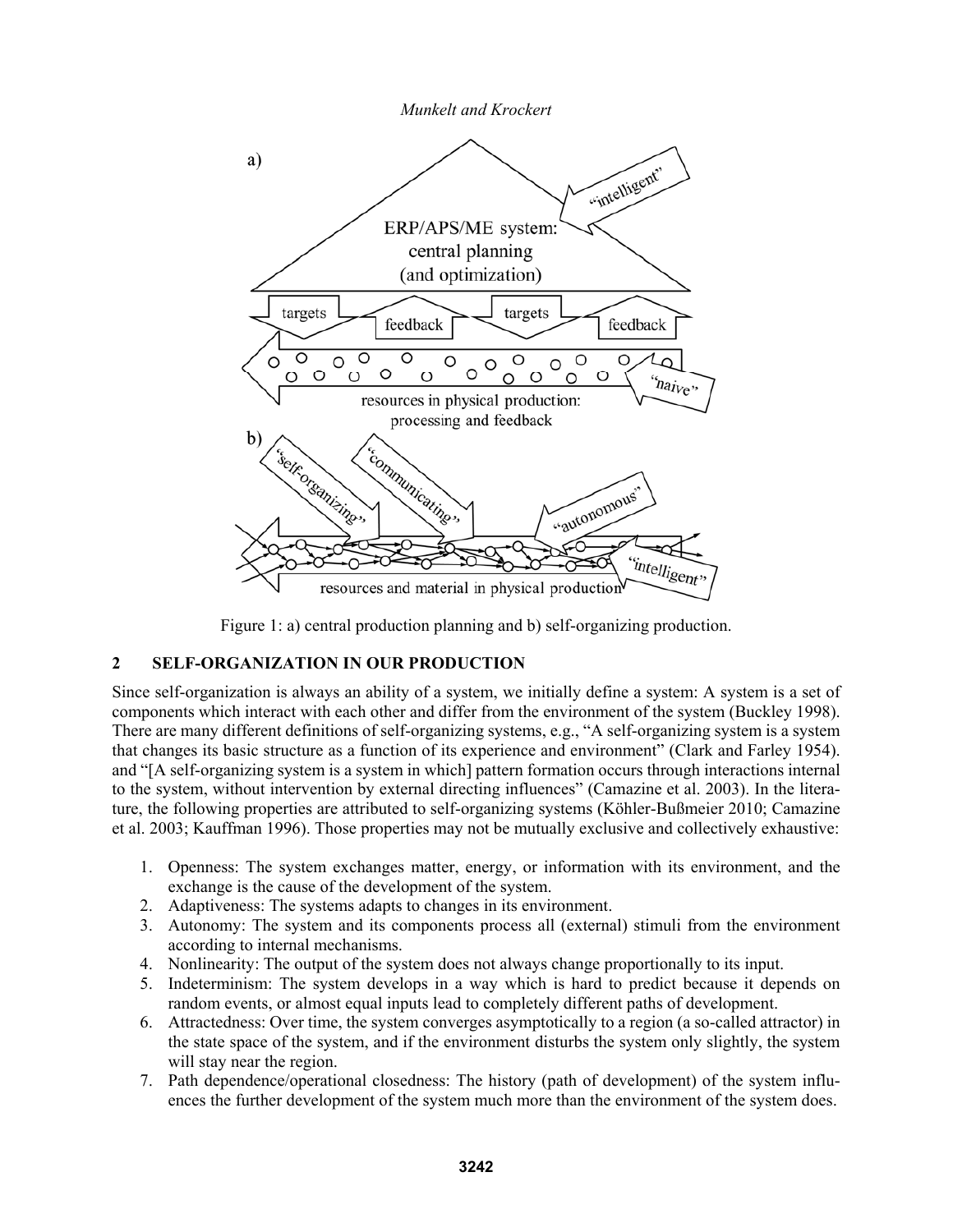- 8. Emergence: The system develops new spatio-temporal characteristics or structures as result of the interaction of its components. Those new characteristics and structures cannot be explained by the rather simple behavior of the single components.
- 9. Autopoiesis: The system or its components can autonomously create the components of the system. Hence the systems preserves itself.

According to the above definitions, properties 1, 2, 3, 7 and 8 are essential for a self-organizing system. Thus, if a system exhibits these properties, we will call it a self-organizing system. A production is a system which produces goods (Schuh 2006). If the production is also a self-organizing system, then it is a selforganizing production (system). Productions often also exhibit property 5. Because of property 5, analytical methods often fail to analyze productions successfully. Hence, we analyze our production by means of discrete-event simulation.

Self-organization in production is a central topic of Industry 4.0. The German government introduced Industry 4.0 as part of its high-tech strategy in 2011 (Kagermann et al. 2013). Industry 4.0 describes the tight interlinkage between industrial production and modern information and communication technology. Industry 4.0 is supposed to enable self-organizing production. Industry 4.0 comprises "intelligent" resources and "intelligent" materials. Resources are humans, machines, means of transportation, and storage systems. Materials are raw materials, purchase parts, assembly groups as well as final products. Resources and materials communicate and cooperate directly and locally and should thereby self-organize the whole value-added network. Communication and cooperation span all phases of the product lifecycle; from the idea and the design of the product, to its production and its application, and up to its maintenance and its recycling. Concepts, programs, or platforms similar to Industry 4.0 are US-American "Smart Manufacturing", "Advanced Manufacturing", or "Industrial Value-Chain Initiative" (Anderl et al. 2016), or the Chinese "Made in China 2015".

Production planning, control, and optimization already successfully applied self-organizing systems like self-organizing maps, artificial ant colonies (Klüver et al. 2012), artificial neural networks (Hammami et al. 2015), and genetic algorithms. However, the combination of self-organizing production and Industry 4.0 leads straight to multi-agent systems (MASs). There are three possible relationships between the agents on one side and the "intelligent" resources and materials on the other: Resources and materials *are* (two types of) agents, or agents connect to resources and materials physically, or agents are digital twins (Grieves 2014) of resources and materials. In the latter two cases, the agents make resources and materials "intelligent". In either case, the agents communicate and collaborate. Thus, the production organizes itself. Additionally, our MAS exhibits property 9: The MAS and its agents can autonomously create their agents.

# **3 OUR CENTRAL PRODUCTION PLANNING IMPEMENTED FOR THE PURPOSE OF COMPARISON**

We implemented our own central production planning in order to compare a self-organizing production and a centrally planned production fairly and comprehensibly. We adopted and stripped data structures and algorithms from current ERP systems, like SAP, as far as possible. Figure 2 shows the classes, the interfaces and the associations, aggregations, and generalizations/specializations connecting the classes.

We omitted the attributes, the methods, and the cardinalities in the diagram for the sake of clarity and simplicity. An arrow head or a diamond at one end of a relationship indicates the "one" side of a one-tomany relationship, and the other side is always the "many" side. A relational database persists the data according to a schema similar to the UML class diagram in figure 2. Although agents of our self-organizing production could store their own data, the same database also persistently holds the data of our selforganizing production for the purpose of reporting and analysis.

Our algorithm for central planning adapts scheduling and planning algorithms known from SAP and other ERP and PPC systems. The algorithm covers the tactical midterm production and capacity planning of the manufacturing resource planning (MRP II). It works as follows: In the first phase, the algorithm creates the network of requirements and satisfiers. It starts with requirements which are not yet satisfied.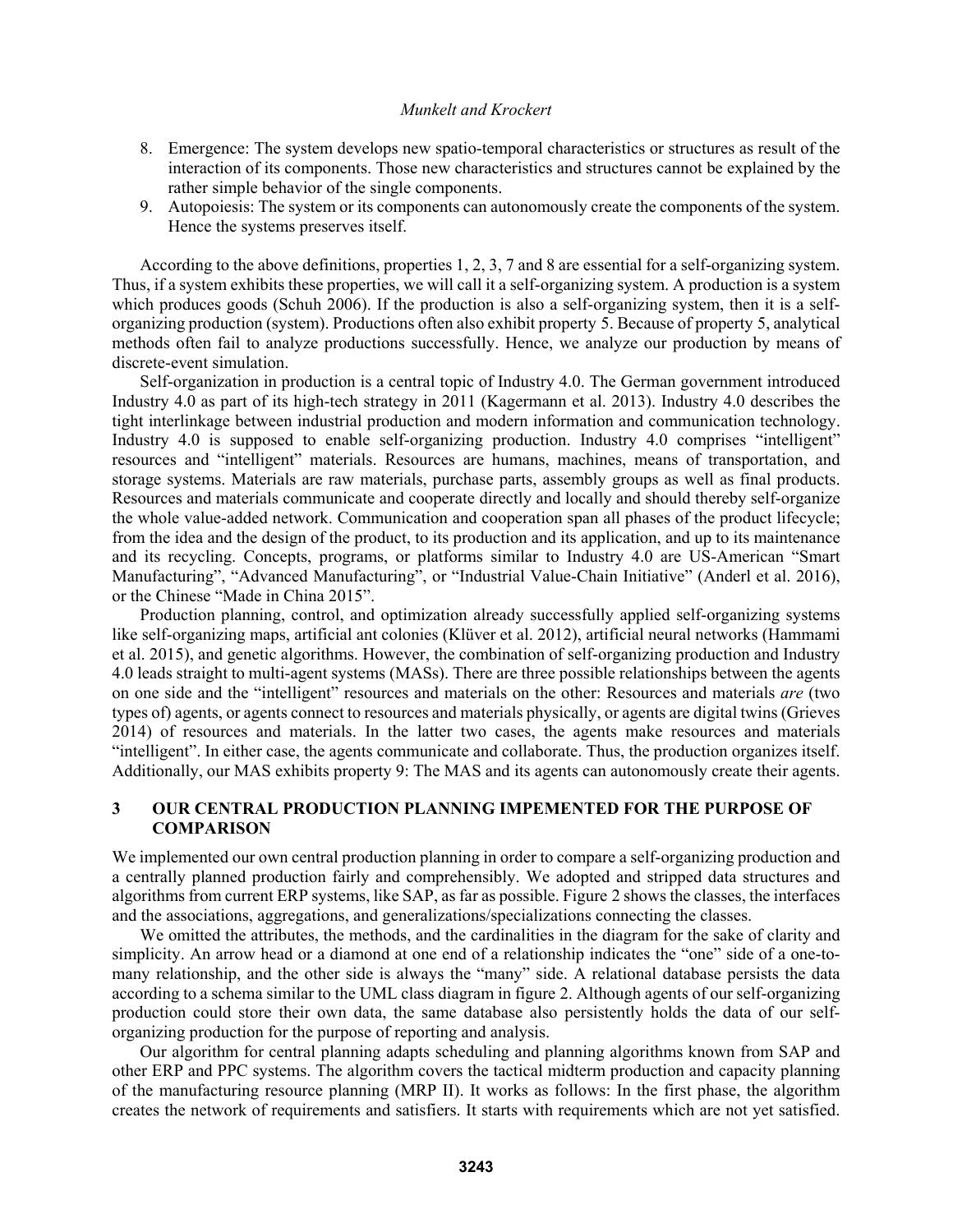During the same phase, the algorithm merges and splits lots according to fixed lot sizes and it schedules the network backwards, starting at their due time. If at least one satisfier starts in the past, the algorithm will execute phase two and phase three: In the second phase, the algorithm schedules the network forwards. It begins with the satisfiers which start in the past and have no predecessors. In phase three, the algorithm schedules the network backwards again. It starts at the maximum of two points in time: the due time or the end time calculated by forwards scheduling. Phase three of the algorithm guarantees that the satisfiers start as late as possible. Phase four of the central planning executes finite capacity planning. It adapts the algorithm of Giffler and Thompson (Zäpfel and Braune 2005), takes earliest start times into account additionally, and schedules first the operation of that production order with shortest remaining slack time. Our central planning deliberately omits the phases of infinite capacity demand planning and capacity levelling because existing planning systems also do not automate these steps and we take care of capacity utilization ourselves. Our central production planning operates periodically. When it starts anew, it changes remaining processing times and quantities according to the feedback from the production. Moreover, all "Required and Satisfied" objects (see Figure 2) are discarded and created anew with respect to the current situation of the production.



Figure 2: Simplified UML class diagram of our central production planning.

# **4 OUR PRODUCTION CREATED FOR THE COMPARISON OF SELF-ORGANIZATION AND CENTRAL PLANNING**

In order to compare self-organization and central planning, we created a production (Figure 3). It produces two products. The products are wooden toys. The bill of material of each product is three levels deep and contains 30 materials. The routings of each product contain 20 operations. During the simulation of the production, new customer orders are injected into the production. The inter-arrival time of the orders is exponentially distributed. We choose an inter-arrival time which leads to a well-utilized production but does not cause an overload. The production runs for two weeks, 24 hours a day. The production will produce approximately 35 products per day if the processing times do not deviate. To examine the flexibility of the production, we vary the processing times of the operations. The processing times are distributed lognormally. The inter-arrival times, the processing times, the capacity of the machines as well as the duration of the simulation can be configured separately for each simulation.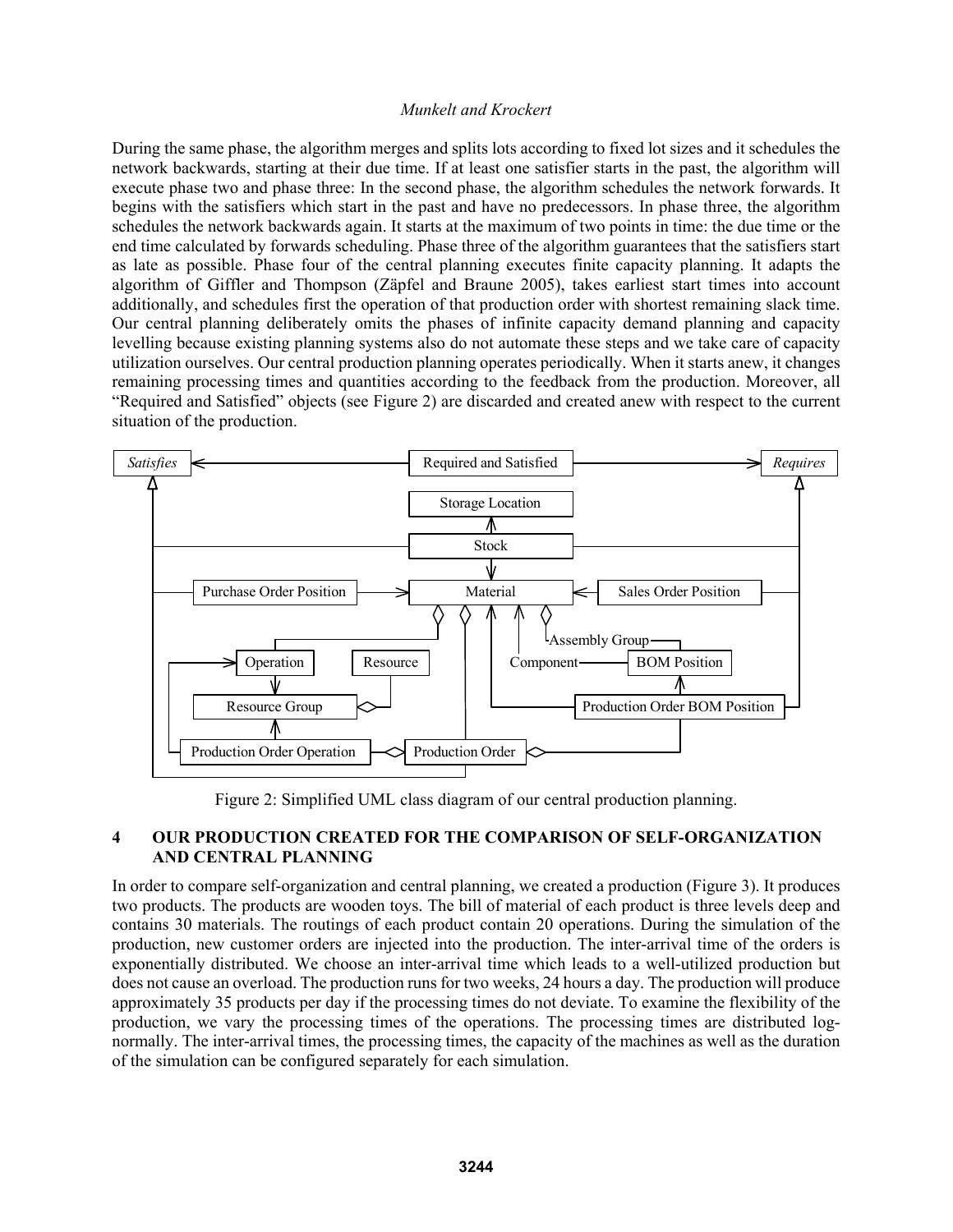

Figure 3: A production with two cutting machines, one drill, and two assembly units. The production allows different routings for one product. The drill is the bottleneck.

#### **5 MULTI-AGENT-BASED SELF-ORGANIZATION**

### **5.1 Concept of a Self-organizing Production**

As defined in Section 2, a self-organizing production adapts to environmental changes and its components interact as equals. Simulations of self-organizing systems commonly apply multi-agent systems (Prokopenko 2008; Hewitt 2010). The "intelligent" resources and material of Industry 4.0 also suggest a multi-agent-based approach to a self-organizing production. Hence, we also applied a multi-agent-based approach.

We defined eight different types of agents (Figure 4) which can be further divided into transient and persistent agents. The lifetime of transient agents starts and ends with their task. The lifetime of persistent agents starts and ends with the lifetime of the production. Figure 4 shows that all agents only know their direct neighbors. They are not aware of any other agent within the production.

Next, we explain the functionality of the multi-agent-based self-organizing production as well as the interactions between the agents. Therefore, we follow the processing of a single sales order throughout the production step by step. For the sake of shortness, the multi-agent-based self-organizing production is abbreviated as MAS.



Figure 4: Concept of a multi-agent-based self-organizing production. Each symbol represents one type of agent. Each arrow is a communication path between two types of agents. The communications paths are referred to by their numbers (#number). The letters in brackets describe the type of the agents according to their lifetime:  $(P)$  .. persistent and  $(T)$  .. transient.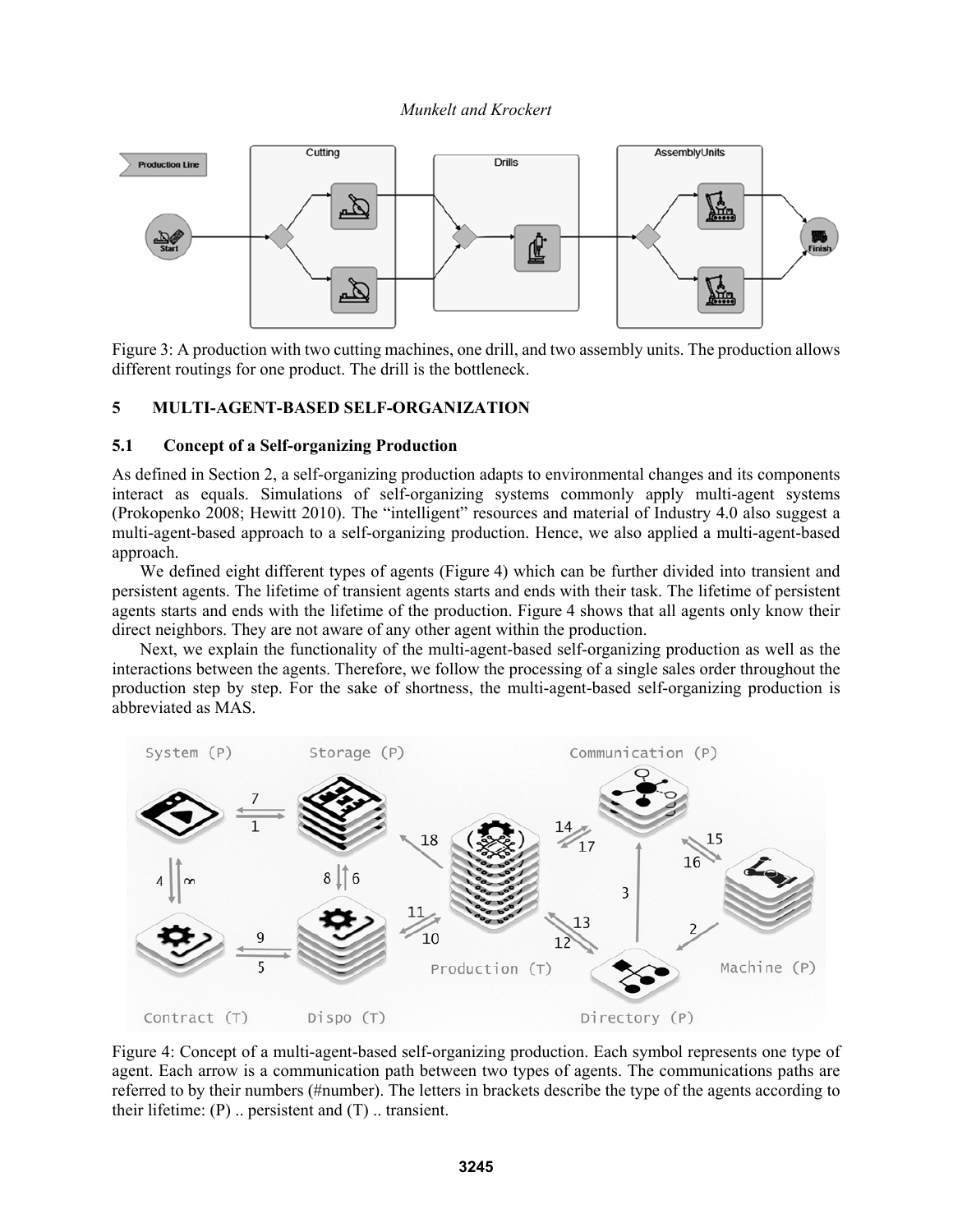# **5.1.1 System Initialization**

The MAS initializes the *system*, *machine*, and *directory* agents during startup and provides all required data, i.e., stock quantities to the *storage* agents (#1), machine capabilities to the *machine* agents, etc. The agent initialized first during startup is the *system* agent, followed by the *storage* agents and the *directory* agent. The *system* agent is responsible for all in- and outbound communication of the MAS with its environment. Second, the MAS creates all *machine* agents. The *machine* agents register at the *directory* agent and inform the *directory* agent about their capabilities (#2). The *directory* agent creates and assigns a *communication* agent to each machine group (#3). Afterwards the production is ready to take orders and to start.

# **5.1.2 Order Processing**

If a new sales order arrives, the *system* agent will create a *contract* agent for this sales order (#4). The *contract* agent supervises the order fulfillment. Therefore, the *contract* agent creates one *dispo* agent (#5) for each product required to fulfill the order. The *dispo* agent represents a material in the real world: a digital twin. The *dispo* agent will ask the *storage* agent (#6) if there is an equivalent product in stock at the time the sales order requires it. The *storage* agent will check if there is a product in stock or needs to be purchased by the *system* agent (#7). If the *storage* agent's response (#8) to the request is positive, the *dispo* agent's task will be done and it will signal its parent agent, in this case the contract agent, that the task is finished (#9). The *contract* agent signals the *system* agent that the contract is fulfilled (#∞). If the *storage* agent's response is negative, the *dispo* agent will create a *production* agent for the required material (#10). Then, the *production* agent instantiates new *dispo* agents for each of its components (#11). The cycle will start again until the bill of material of the ordered product is fully processed.

# **5.1.3 Self-organizing Scheduling with Restricted Horizon**

The task of each *production* agent is not only to order its components but also to organize all required operations to assemble its material. All *production* agents are competing for the earliest production timeslot on a machine. Therefore, the *production* agent requests one *communication* agent for each of its operations from the *directory* agent (#12). The *directory* agent returns the *communication* agent which is responsible for the operation specified at the request (#13).

Afterwards, the *production* agent sends a "request for proposal" to the *communication* agent assigned to the operation (#14). The *communication* agent forwards each incoming request to all of its *machine* agents (#15). Each *machine* agent returns a proposal containing a specific timeslot to the *communication agent* (#16). The calculation of the time slot is based on the slack time of the production order of the operation in the "request for proposal". After each machine has returned a proposal to the *communication* agent, the *communication* agent decides for the proposal with the earliest start time and sends an acknowledgement to the assigned *machine* agent (#15). Furthermore, the *communication* agent sends the assigned scheduling information to the requesting *production* agent (#17).

The *machine* agent organizes the acknowledged proposals as operations in its own queue. Operations that would not be processed for more than 60 minutes are rejected with the prompt to try again after 45 minutes. If the *machine* agent receives an acknowledgement of an operation (#15), this operation will be enqueued. Operations with a longer slack time than the previously enqueued operation are dropped from the queue, and the *machine* agent informs their *communication* agents to request new proposals for them (#16). This way, another *machine* agent could respond with a better proposal.

After the machine processes a material, its *machine* agent sends a completion message to the *communication* agent (#16). The *communication* agent forwards the message to the related *production* agent (#17). The *production* agent receives the message and sets the status of the subsequent operation to ready, to machines are only allowed to process ready operations. If there is no subsequent operation, the *production* agent will assume that the material is fully processed and forward the completion message to the related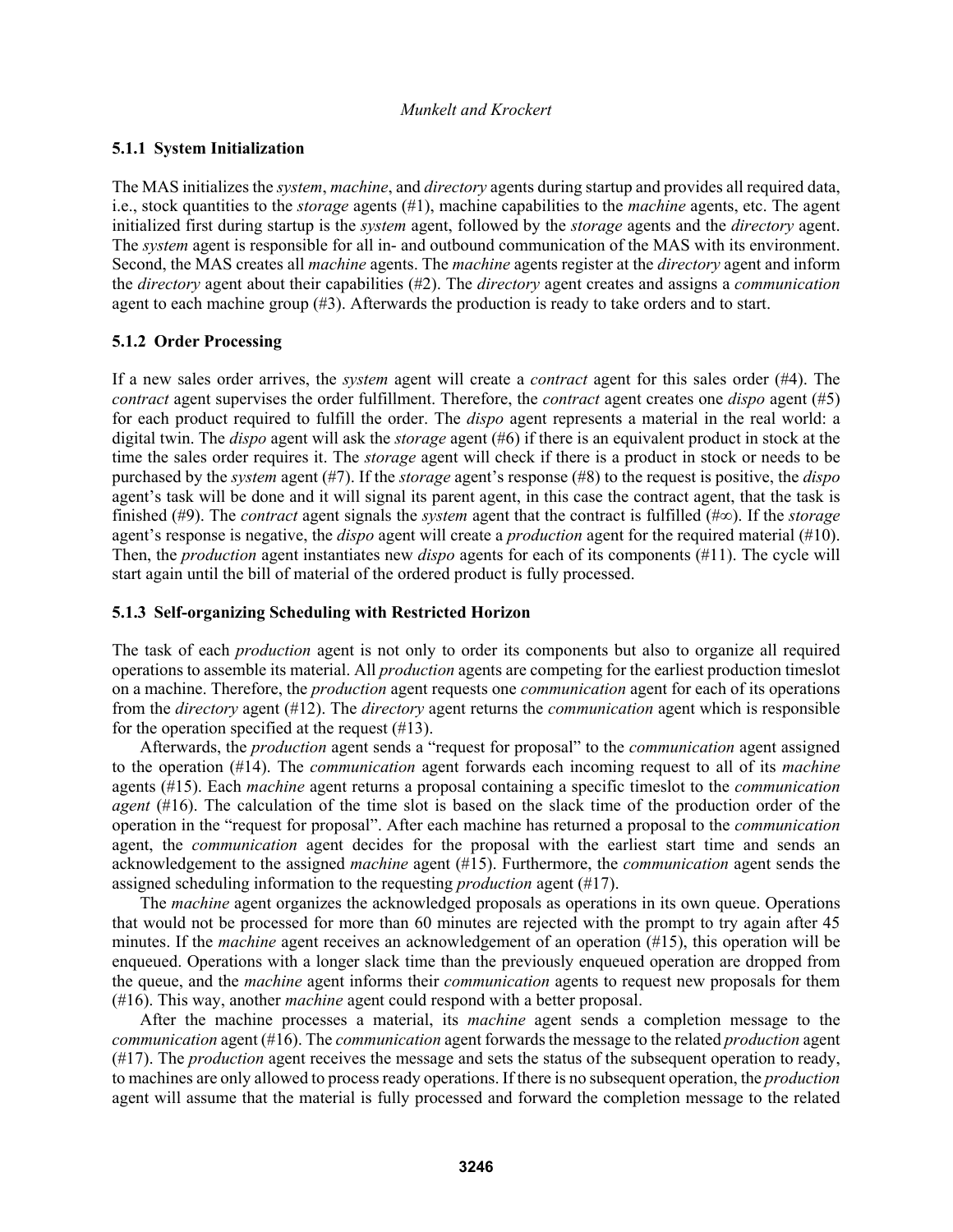*dispo* agent (#11), which terminates itself because its task is done. The *production* agent also sends a message to the *storage* agent (#18), and terminates itself because its task is also done. The *storage* agent provides the currently produced material to the requesting *dispo* agent (#6) with the shortest slack time. After the *dispo* agent receives the required material, the production cycle starts over until the product is fully assembled.

# **5.2 Principle of Communication Between the Agents**

As explained in Section 5.1, communication is one of the major issues of our self-organizing production. The implementation of the agents is based on the ACTOR pattern of Carl Hewitt (1973). All agents have exactly one message queue. This message queue is the only input to an agent. All messages are immutable and processed one by one by the target agent, first come, first served. The agent's behavior depends on what kind of message it receives and in what state the agent is. The message is typically defined by a quadruple:

- 1. Source agent
- 2. Target agent
- 3. Object to be processed (could be anything)
- 4. Method discriminator (indicates target agent's method to handle the object to be processed)

The ACTOR pattern makes the implementation of the agents very slim and readable. Another benefit of the ACTOR pattern is that one does not have to deal with concurrency. The simulation and all its components were implemented in C# .Net Core.

# **6 RESULTS OF THE EMPIRICAL COMPARISON OF A SELF-ORGANIZING AND A CENTRALLY PLANNED PRODUCTION**

# **6.1 Parameters to Vary**

The simulation applied the parameters specified in Table 1. For each combination of the parameters, we ran one simulation. The production became steady state after approximately 24 hours (Figure 5). We added another 24 hours before we started the measurement of the KPIs. A single simulation run lasted about 20 minutes. First, we choose a set of parameters that both productions behaved well with: deviation of processing times 20 %, lot size 1, planning scope 32 h, planning horizon 24 h, planning reset after 24 h, and average time to delivery 72 h. Applying these parameters, both productions had an average machine workload of 80 % and delivered 100 % of the sales orders in time. A major difference between the centrally planned and the self-organizing production was a significant deviation of lead times for both products. The centrally planned production had an average lead time of 4 h in contrast to the self-organizing production with an average lead time of 8 h. This results in longer lay time between the operations and higher stock for all components (Figure 6). We define the lay time as the time which elapses between the end of the production of a material and the start of its usage either in a production order or in a sales order.

Table 1: Parameters, their descriptions, and their values for the initial simulation run, [C]entrally planned and [S]elf-organizing production.

| Parameter   Description                                                | Type | Values      |               |
|------------------------------------------------------------------------|------|-------------|---------------|
| Deviation   Time duration deviation for operations                     | C/S  | 0/20/40     | $\frac{0}{0}$ |
| Lot size $\vert$ Lot size for assembly groups                          |      | 1/5/10      | Pcs.          |
| Planning scope Time limit up to which orders are taken into account    |      | $8/24/32$ h |               |
| Planning reset   Time for rescheduling of all remaining and new orders |      | $8/24$ h    |               |
| Order due   Average time from order placement to delivery              | C/S  | 48/72       |               |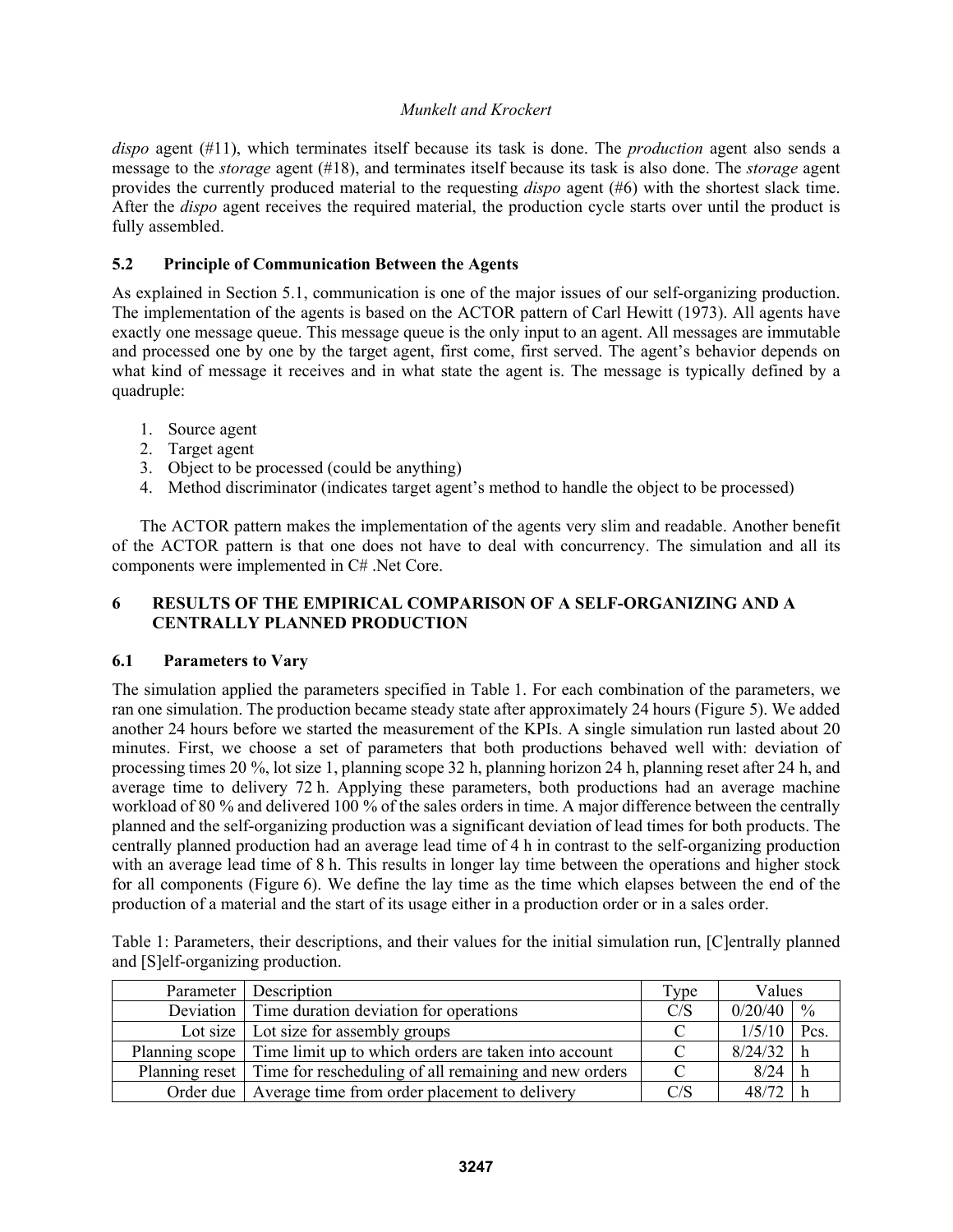

Figure 5: Exemplary workload of the five machines over time. The figure also shows when the production approximately reached its steady state and when we started the measurement of the KPIs.



Figure 6: Lay time range for each component at 20 % deviation. Light grey equals the lower half and dark grey equals the upper half of the average lay time. The median lies at the transition from light to dark grey (a) centrally planned production; (b) self-organizing production.

# **6.2 Shortening the Time to Delivery**

We shortened the time to delivery, to examine the performance of both productions under stress. For this purpose, we ran the simulation with 20 % deviation, lot size 1, planning scope and reset after 24 h, and in average 48 h to delivery. Again, both productions reached a similar average machine workload of 80 %. The lead time for the products increased moderately by about 20 %. But, the centrally planned production hit only 14 % of the product due time. In contrast, the self-organizing production was able to adapt and delivered 100 % of the products in time. Table 2 shows the results of the simulation and visualizes that the self-organizing production was not only able to produce everything in time, but also produced 41 more end products during the analyzed period of time. Timeliness is the ratio of the number of end products produced in time and the number of all end products produced.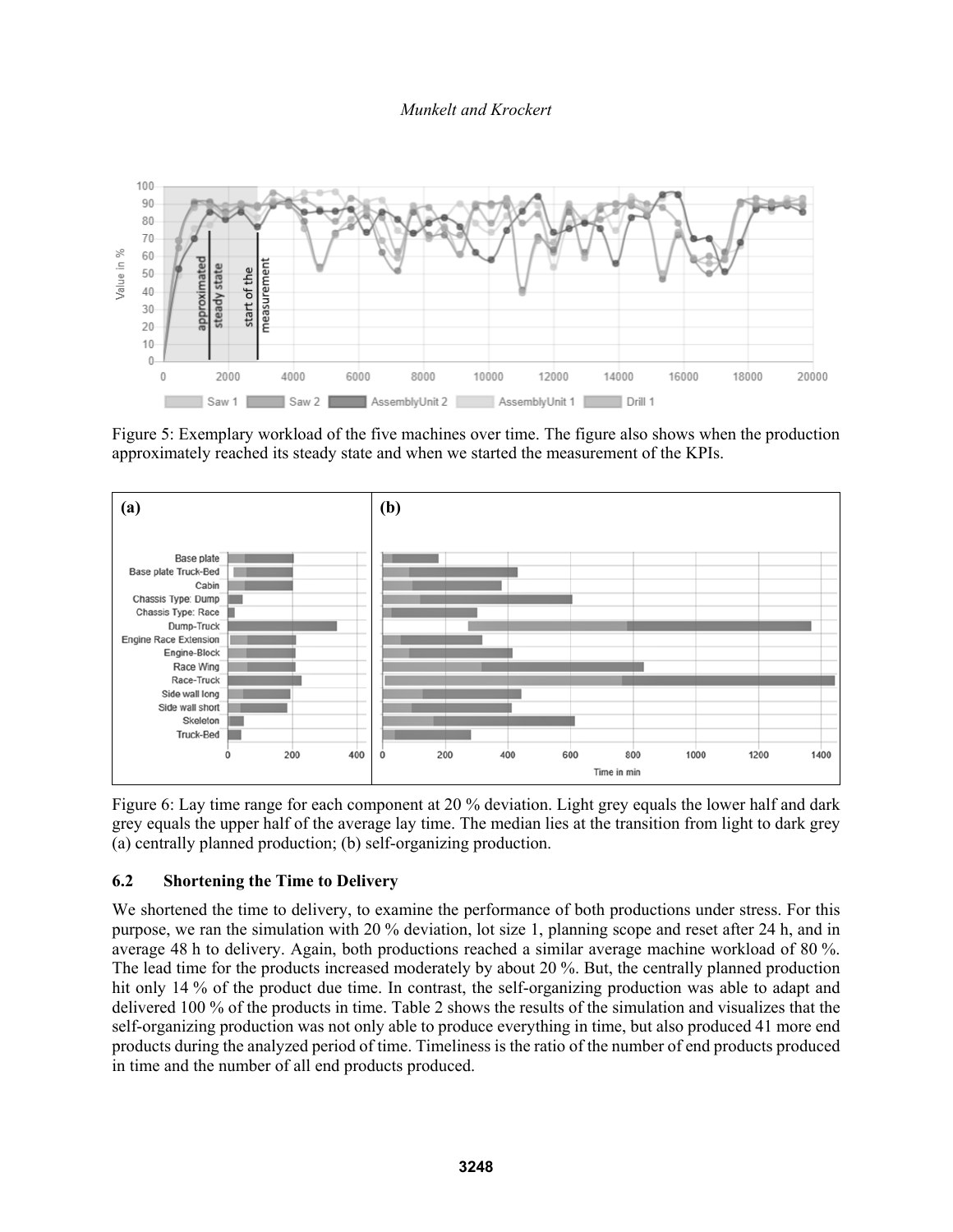| Parameter                                                | centrally planned production |            | self-organizing production |            |  |
|----------------------------------------------------------|------------------------------|------------|----------------------------|------------|--|
| total timeliness in $[\%]$                               | 18 %                         |            | 100 %                      |            |  |
| Product                                                  | Dump-Truck                   | Race-Truck | Dump-Truck                 | Race-Truck |  |
| quantity in pieces                                       | 187                          | 198        | 222                        | 201        |  |
| minimum/maximum deviation<br>from delivery time in [min] | $-320/385$                   | $-263/375$ | $-1431/-274$               | $-1444/-7$ |  |

Table 2: Product timeliness with 20 % deviation and average 48 hours to delivery for all orders.

We tried to increase the timeliness of the centrally planned production. For this purpose, we tested fixed lot sizes with 5 and 10 pieces; but the timeliness increased only marginally. In further tests, we allowed the centrally planned production to plan anew every 8 hours but the timeliness did not improve either. We explain the rather poor performance of the centrally planned production as follows: New customer orders arrive while the production takes place. The self-organizing production reacts immediately to the new orders. In contrast, the centrally planned production does not consider the new orders until the next planning. This leads us to the conclusion that this centrally planned production is not able to cope with shorter times to delivery.

### **6.3 Varying the Deviation of Processing Times of Operations**

Many disruptions and deviations may occur during the manufacturing of a product. Machines may break down, products may be rejected because of quality issues, personnel may drop out, operations may take more or less time than originally planned, etc. All these disruptions and deviations lead to deviating processing times of operations. We varied the duration of processing times of operations randomly by 20 % and 40 % to examine the influence of the variations on the KPIs. The self-organizing production was able to handle both. It handled 20 % deviation with ease, and even at 40 % deviation, it delivered 94 % of all incoming sales orders in time. The centrally planned production performed even worse than expected: At 20 % deviation, the centrally planned production reached 14 % timeliness only, and at 40 % deviation, it was not able to finish any product in time. Due to the high deviation of processing times and the rather long time between two consecutive central planning runs, the average lead times grew from 200 min (at 20 % deviation) up to 3000 min (at 40 % deviation). In contrast, the self-organizing production has a maximum of average lead time of 1100 min (Figure 7).



Figure 7: Lead time comparison from left to right with 0 %, 20 %, and 40 % deviation of processing times; (a) centrally planned production; (b) self-organizing production.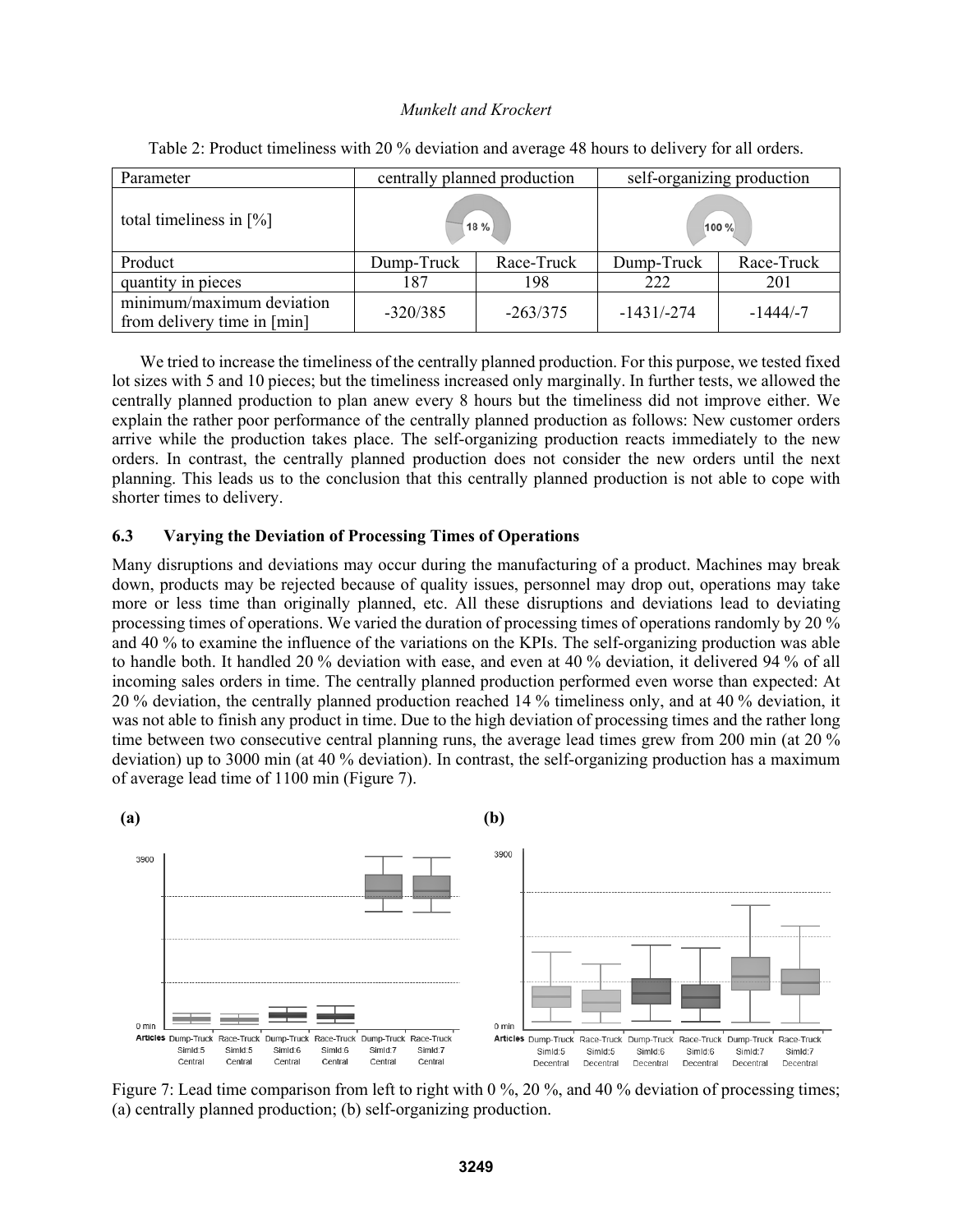# **7 CONCLUSION AND OUTLOOK**

The target of our research was to develop a concept for a self-organizing production and prove the concept empirically. We developed the concept and a prototype of a self-organizing production. We let the prototype compete with a widely used and well-established algorithm for central production planning. We simulated a self-organizing and a centrally planned production with the same presets of random data and were able to prove the viability of the self-organizing production under the given circumstances. The results show that a self-organizing production is extremely robust against disruptions and deviations during physical production. While the centrally planned production stuck with its originally created plan, the self-organizing production timely adapted to deviations in processing times. The tradeoff for this flexibility seems to be higher lay and lead times of the material. To cope with this tradeoff, we will investigate different priority rules, and how load-dependent or delayed production start influences lay and lead times. In order to achieve even better results, we will combine rough central planning and our self-organizing production. Furthermore, we will experiment with production data from different companies to gain more general results.

### **REFERENCES**

- Anderl, R., R. Dumitrescu, M. Eigner, C. Ganz, A. Huber, J. Michels, and P. Zhi. 2016. *Industrie 4.0 grenzenlos*. Heidelberg: Springer Vieweg.
- Buckley, W. F. 1998. *Society A Complex Adaptive System: Essays in Social Theory*. Amsterdam: Gordon and Breach.
- Camazine, S., J.-L. Deneubourg, N. Franks, J. Sneyd, T. Guy, and B. Eric. 2003. *Self-Organization in Biological Systems*. Woodstock: Princton University Press.
- Clark, W., and B. Farley. 1954. "Simulation of Self-organizing Systems by Digital Computer". *Transactions of the IRE Professional Group on Information Theory* 4(4):76-84.
- Grieves, D. M. 2014. Digital Twin: Manufacturing Excellence through Virtual Factory Replication. Florida Institute of Technology – Center for Lifecycle and Innovation Management. Florida. http://innovate.fit.edu/plm/documents/doc\_mgr/912/1411.0\_Digital\_Twin\_White\_Paper\_Dr\_Grieves. pdf, accessed 15.05.2018.
- Hammami, Z., W. Mouelhi, and L. Said. 2015. "A Self-adaptive Neural-agent-based Decision Support System for Solving Dynamic Real Time Scheduling Problems". *10th International Conference on Intelligent Systems and Knowledge Engineering.* Nov. 24<sup>th</sup> – 27<sup>th</sup>, Tunis.
- Hewitt, C. 1973. "A Universal Modular ACTOR Formalism for Artificial Intelligence". *IJCAI'73 Proceedings of the 3rd International Joint Conference on Artificial Intelligence*. Stanford: Morgan Kaufmann Publishers, 235-245.
- Hewitt, C. 2010. *Actor Model of Computation: Scalable Robust Information Systems*. Cornell University Library, Ithaca. https://arxiv.org/ftp/arxiv/papers/1008/1008.1459.pdf , accessed 03.06.2018.
- Kagermann, P. D., P. D. Wahlster, and D. J. Helbig. 2013. *Umsetzungsempfehlungen für das Zukunftsprojekt Industrie 4.0*. Frankfurt/Main: Deutsche Akademie der Technikwissenschaften.
- Kauffman, S. 1996. *At Home in the Universe: The Search for the Laws of Self-Organization and Complexity*. Oxford: Oxford University Press.
- Klüver, C., J. Klüver, and S. Jörn. 2012. *Modellierung komplexer Prozesse durch naturanaloge Verfahren*. 2nd ed. Wiesbaden: Springer.
- Köhler-Bußmeier, M. 2010. *Koordinierte Selbstorganisation und selbstorganisierte Koordination*. Hamburg: Universität Hamburg.
- Lasi, H. 2014. "Industrie 4.0". *Wirtschaftsinformatik* 4(4):261-264.
- Prokopenko, M. 2008. *Advances in Applied Self-organizing Systems*. London: Springer.
- Schuh, G. 2006. *Produktionsplanung und -steuerung*. Aachen: Springer.
- Zäpfel, G. and R. Braune. 2005. *Moderne Heuristiken der Produktionsplanung*. München: Vahlen.